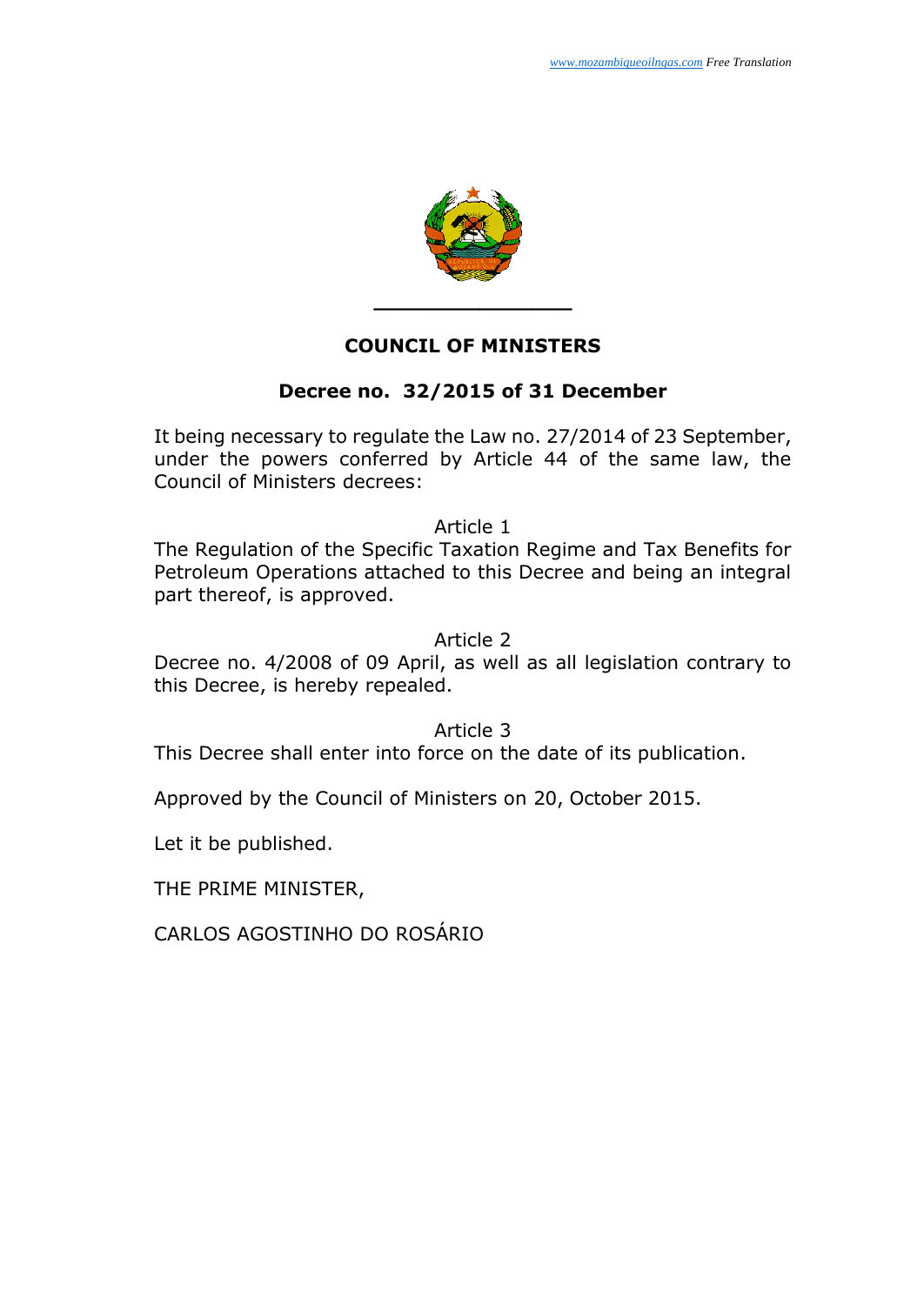### **REGULATION OF THE SPECIFIC TAXATION REGIME AND TAX BENEFITS FOR PETROLEUM OPERATIONS**

## **CHAPTER I GENERAL PROVISIONS**

## Article 1 **(Object)**

This Regulation sets out the procedures for the application of specific taxation regime and tax benefits for petroleum operations, approved by Law no. 27/2014 of 23 September.

### Article 2 **(Scope of application)**

This Regulations applies to legal persons incorporated and registered in the Mozambican territory, as well as to national or foreign natural persons who carry out petroleum operations under a concession contract.

## Article 3 **(Definitions)**

The terms used in these Regulations have the same meaning assigned by the glossary, contained in the annex to the Law no. 27/2014 of 23 September.

# **CHAPTER II SPECIFIC TAXATION ON PETROLEUM OPERATIONS**

# **Section I Petroleum Production Tax - PPT**

#### Article 4 **(Taxable event)**

PPT liability shall be deemed to arise when the petroleum produced is measured at the measurement station defined under a concession contract, which must always be located downstream of the processing station in the case of Natural Gas, petroleum or condensate, or the liquefaction plant in the case of Liquefied Natural Gas.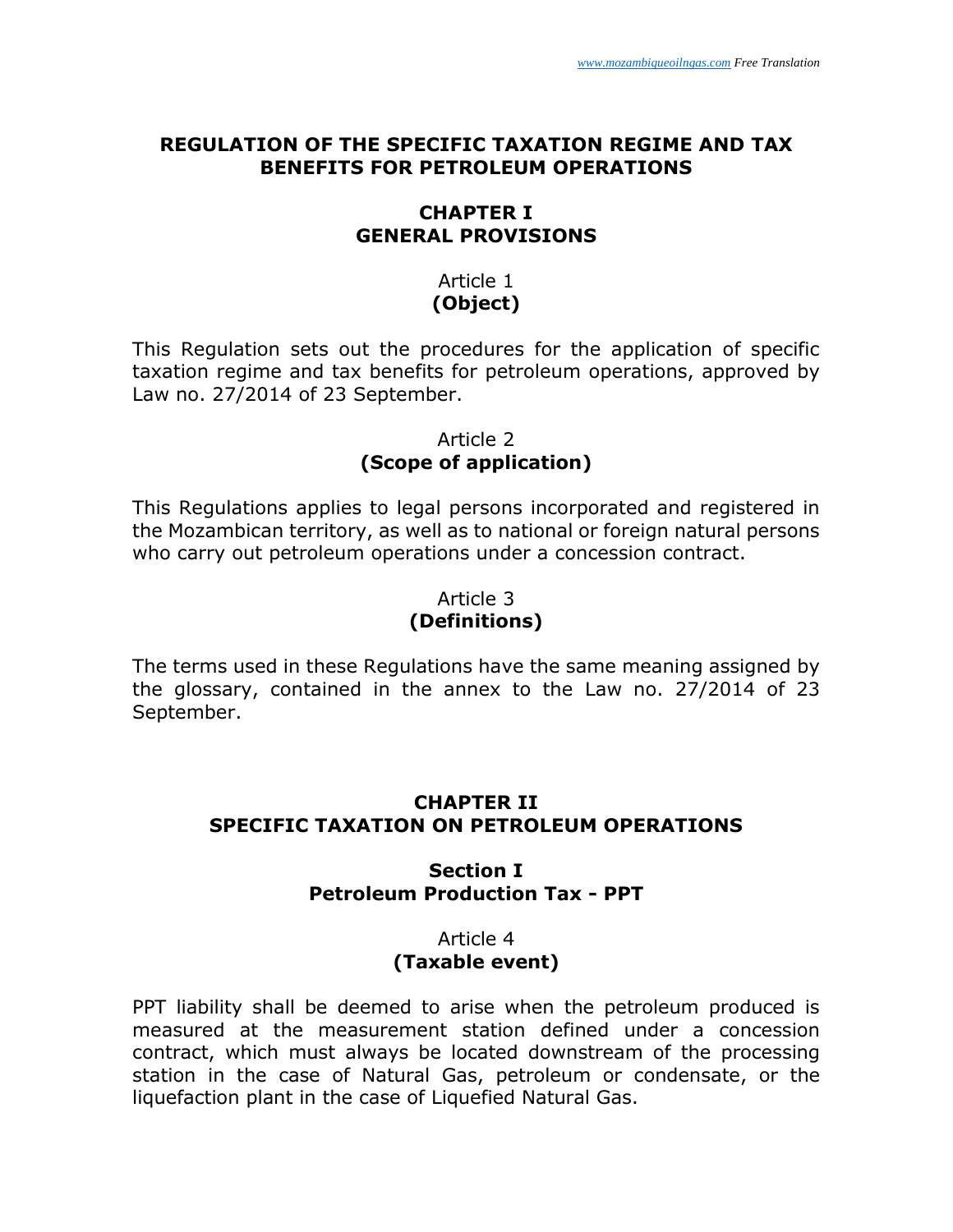$\subset$   $\cdot$ 

# Article 5 **(Tax base)**

- 1. The tax base for PPT is the value of petroleum produced, including the quantities of petroleum that are eventually lost as result of deficiency of petroleum operation or negligence.
- 2. The quantities of petroleum that are eventually lost as a result of deficiency of the petroleum operation or negligence are determined by netback mechanism from the delivery point to the wellhead.
- 3. For purposes of the preceding paragraph, the netback mechanism, is the procedure for assessment of the quantities of Petroleum lost, given by the difference between the quantities of petroleum registered at point of delivery and cleared at the wellhead.
- 4. For purposes of paragraph 1, holders of petroleum rights must submit on a monthly basis, to the tax administration, the information contained in Article 9 (4), on the production and sales of petroleum until the 10th of the month following the production.
- 5. In cases where concessionaires have not performed any production nor sale, they must, nevertheless, submit to tax administration, the information referred to in paragraph 3 of this Article, reflecting in it such fact.

# Article 6 **(Determining the value of petroleum produced)**

- 1. The value of the petroleum produced is determined on the basis of the weighted average prices at which it was sold or otherwise disposed of by the producer and its subcontractors in the month to which the tax to be assessed pertains, in accordance with Article 9 of Law no. 27/2014, of 23 September.
- 2. The sales price of crude petroleum by the taxpayer, is determined on the basis of the FOB price or under equivalent conditions, at the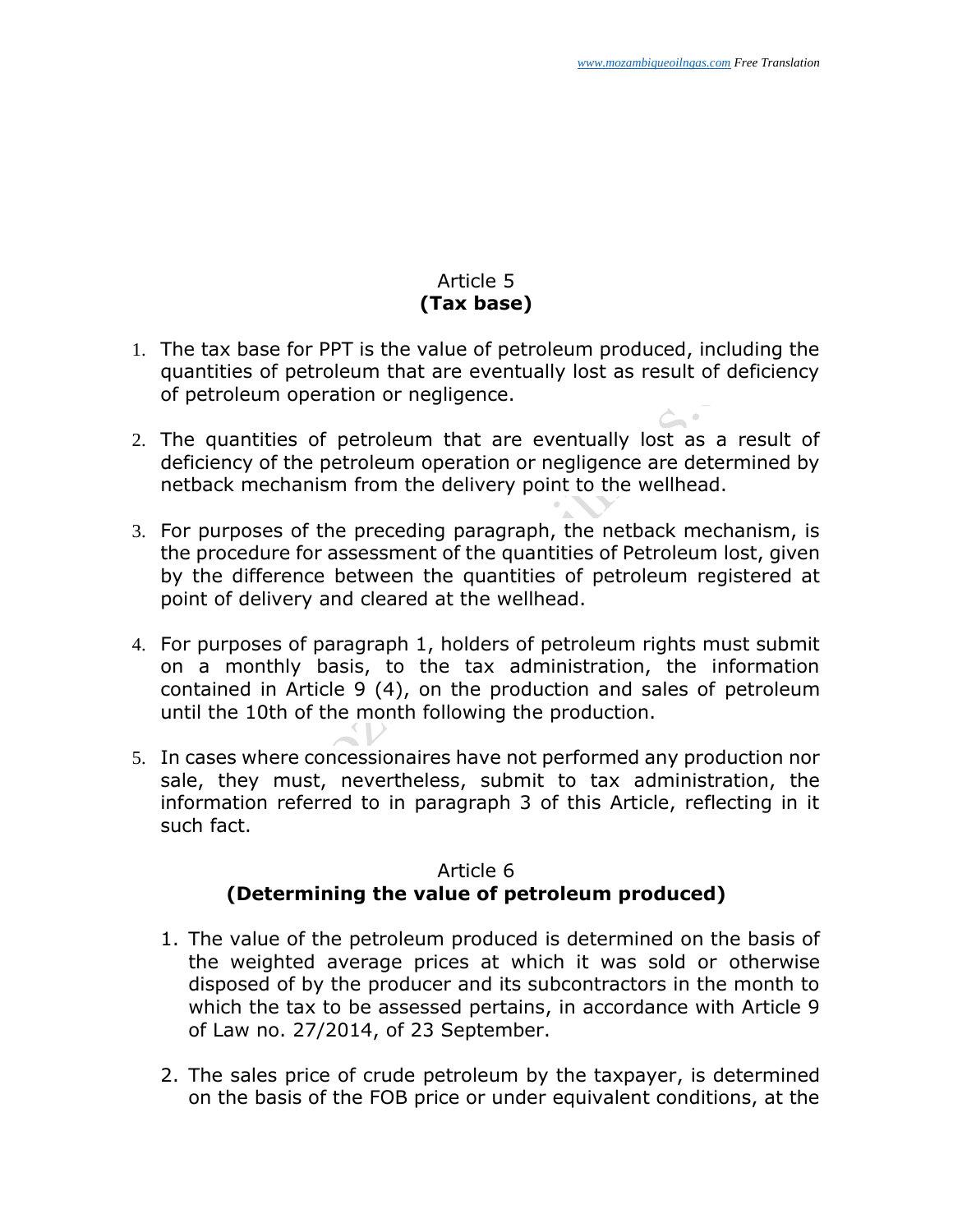delivery point.

- 3. The value of crude petroleum declared in the export is reported to each sales contract and in the case of sales to subsidiaries, it is determined by agreement between the Ministries that oversee the areas of Petroleum and Finance jointly, and the concessionaire.
- 4. The value calculated for natural gas produced from deposits within the contract area, in the case of sales to subsidiaries, reports to each sales contract, and shall be determined by agreement between the Ministries that oversee the areas of Petroleum and Finance, jointly, and the concessionaire.
- 5. The valuation of the quantities referred to in paragraphs Article 5 (1) and (2) of this Regulation shall be performed in accordance with paragraph 1 of this article.

# Article 7 **(Rates)**

- 1. The PPT rates provided for in Law no. 27/2014 of 23 September are as follows:
	- a) 10% for crude oil and condensate;
	- b) 6% for natural gas and LNG.
- 2. The rates provided for in the preceding paragraph shall be reduced by 50% when production is intended for the development of local industry.

## Article 8 **(Development of local industry)**

- 1. The reduction of PPT rate provided for in Article 7(2) of this Regulation applies only when the sale is for the Empresa Nacional de Hidrocarbonetos (ENH, E.P.), the organization designated to manage the quota of petroleum and gas destined for the development of the national market and the industrialization of the country.
- 2. The reduction in the PPT rate referred to above, shall be fully reflected in the selling price of the concessionaire to ENH, EP, on the one hand, and the selling price thereof, to local industry on the other hand.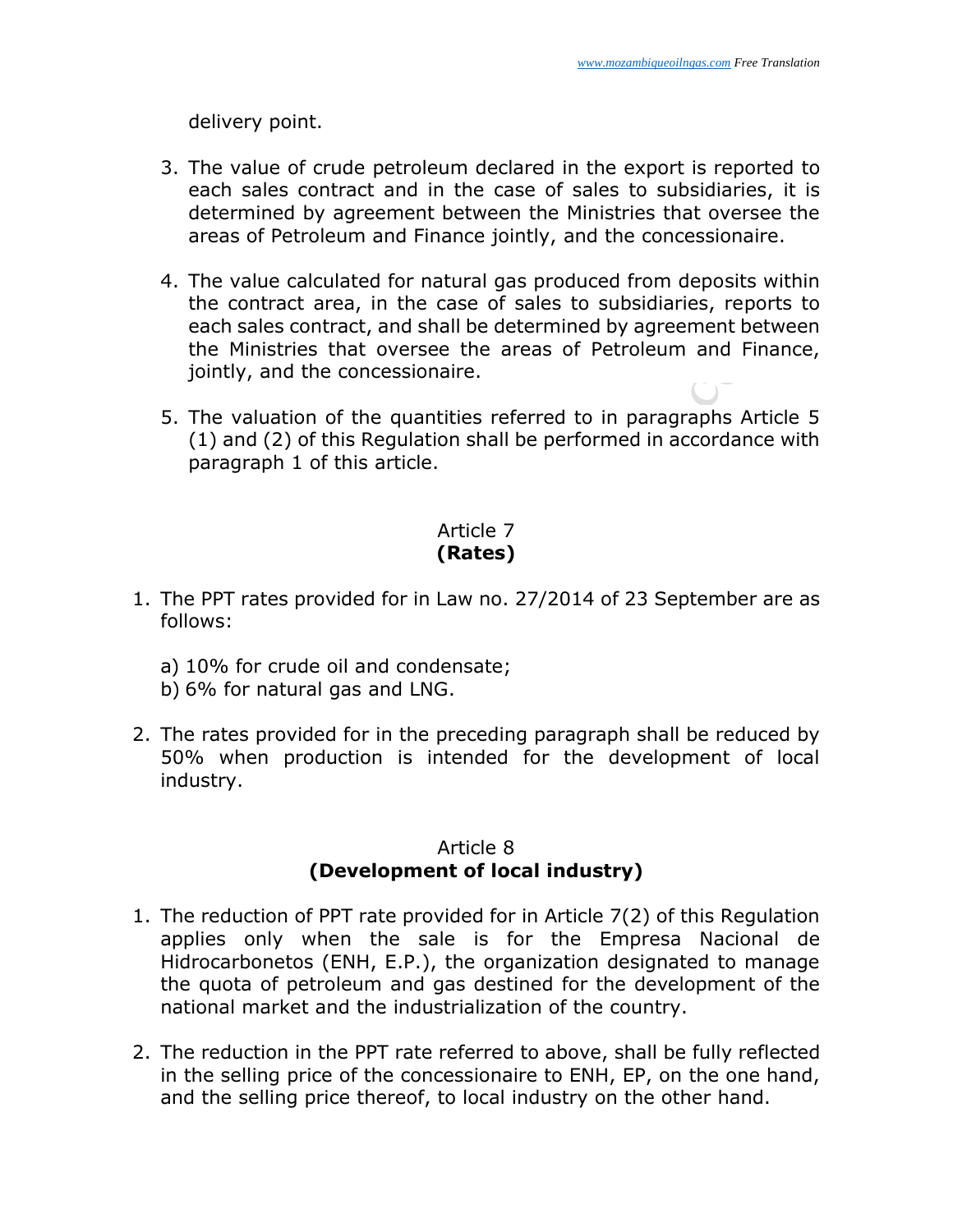### Article 9 **(Assessment)**

- 1. The assessment of PPT is made by the taxpayers, by the  $10<sup>th</sup>$  of the month following production, based on the respective official declaration form.
- 2. In case the taxpayer fails to perform the tax assessment in the legally prescribed period, the same is done by the tax administration based on the information that it has, without prejudice to the application of penalties provided by Law.
- 3. PPT is obtained by applying the rate referred to in Article 7 to the amount of petroleum produced, determined in accordance with Article 4.
- 4. The official declaration form referred to in paragraph 1 shall include, among others, the following:
	- a) The quantity of petroleum produced during the month;
	- b) The quantity of petroleum sold during the month;
	- c) The quantity of petroleum in stock at the beginning and at the end of each month;
	- d) The quantity of petroleum inevitably lost;
	- e) The quantity of petroleum that has been flared, vented, [rejected](sic) or used in petroleum recovery operations, with the permission of the Minister that oversees the petroleum area;
	- f) The quantity of petroleum in respect of which the payment of the tax shall be delivered or made;
	- g) The amount of tax to be delivered or to be paid in that month; and
	- h) Any other information that the tax administration deems relevant to the assessment of the tax.

# Article 10 **(Additional assessment)**

- 1. The tax administration shall proceed with additional tax assessment when after determining the tax owed, it is found that a tax amount greater than the initially assessed should be demanded, due to corrections made.
- 2. Additional assessment shall take place, as the case may be, by reason of: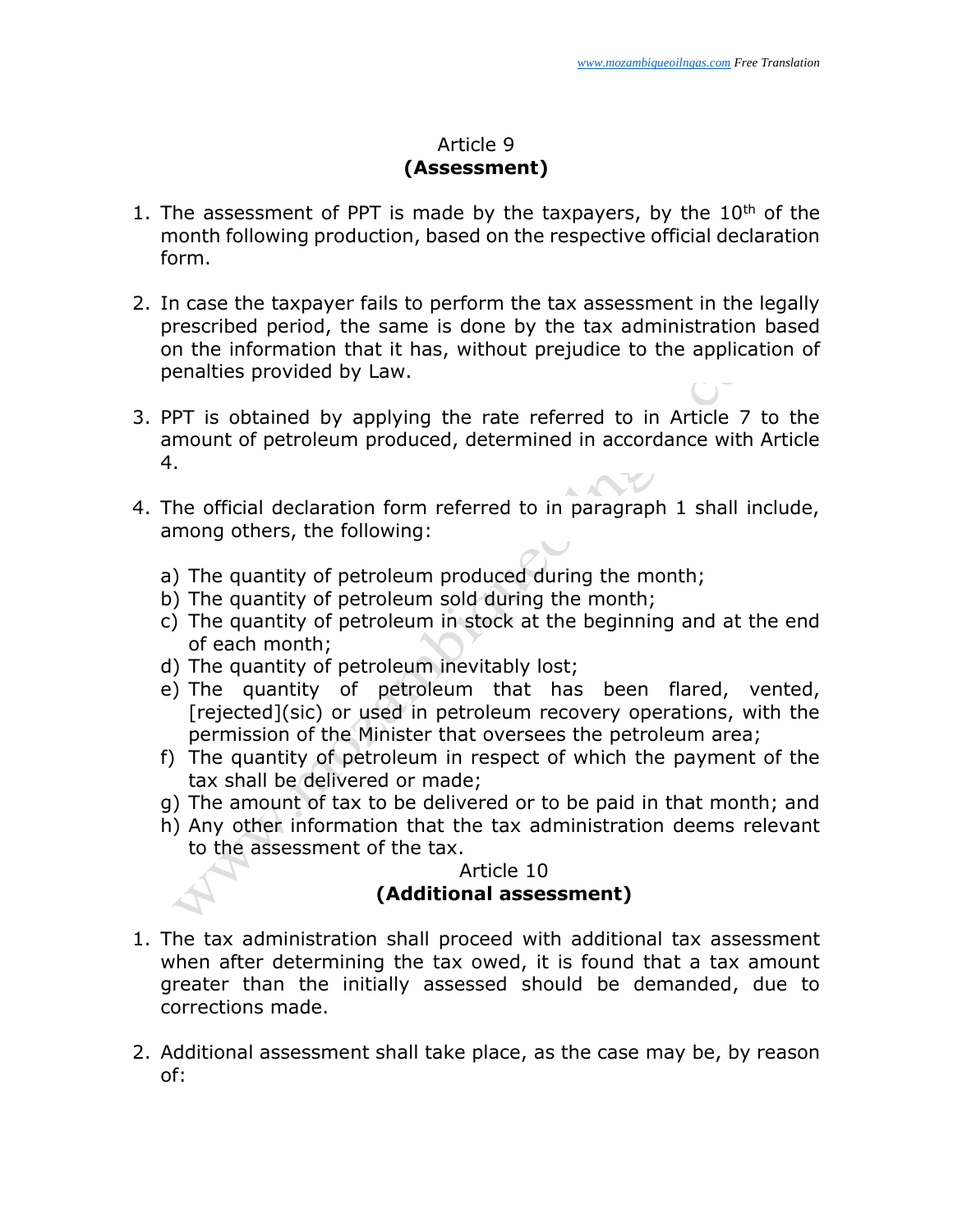- a) errors of facts or of law or omissions occurred in any assessment resulting in a loss to the State;
- b) Examination of the accounts of the taxpayer;
- c) Audits of any kind.
- 3. The amount of tax paid by the taxpayer can be corrected, if necessary, within 30 days from the tax assessment, by charging or canceling therefore, the differences found.

### Article 11 **(Payment)**

- 1. Payment of tax is made by the taxpayer through the appropriate payment form, at the Tax Area Directorate or any other entity authorized under the law.
- 2. The payment form referred to in the preceding paragraph must be submitted simultaneously with the official form of the declaration referred to in Article  $9(1)$  of this Regulation, by the  $20<sup>th</sup>$  of the month following production.
- 3. When an additional assessment is performed, the relevant additional payment must occur within 30 days following the administrative or judicial acknowledgement of this right.
- 4. In the event of assessment and payment of tax on petroleum that benefits from the rate reduction pursuant to Article 7(2) of this Regulation, the offset or refund, as the case may be, of the amount paid as tax in respect of petroleum intended for local industry may be carried out, in accordance with the legal provisions foreseen in the Regulation for Compensation of Tax Debts.
- 5. The refund referred to in the preceding paragraph, only occurs after mandatory compensation of outstanding debts with the tax administration.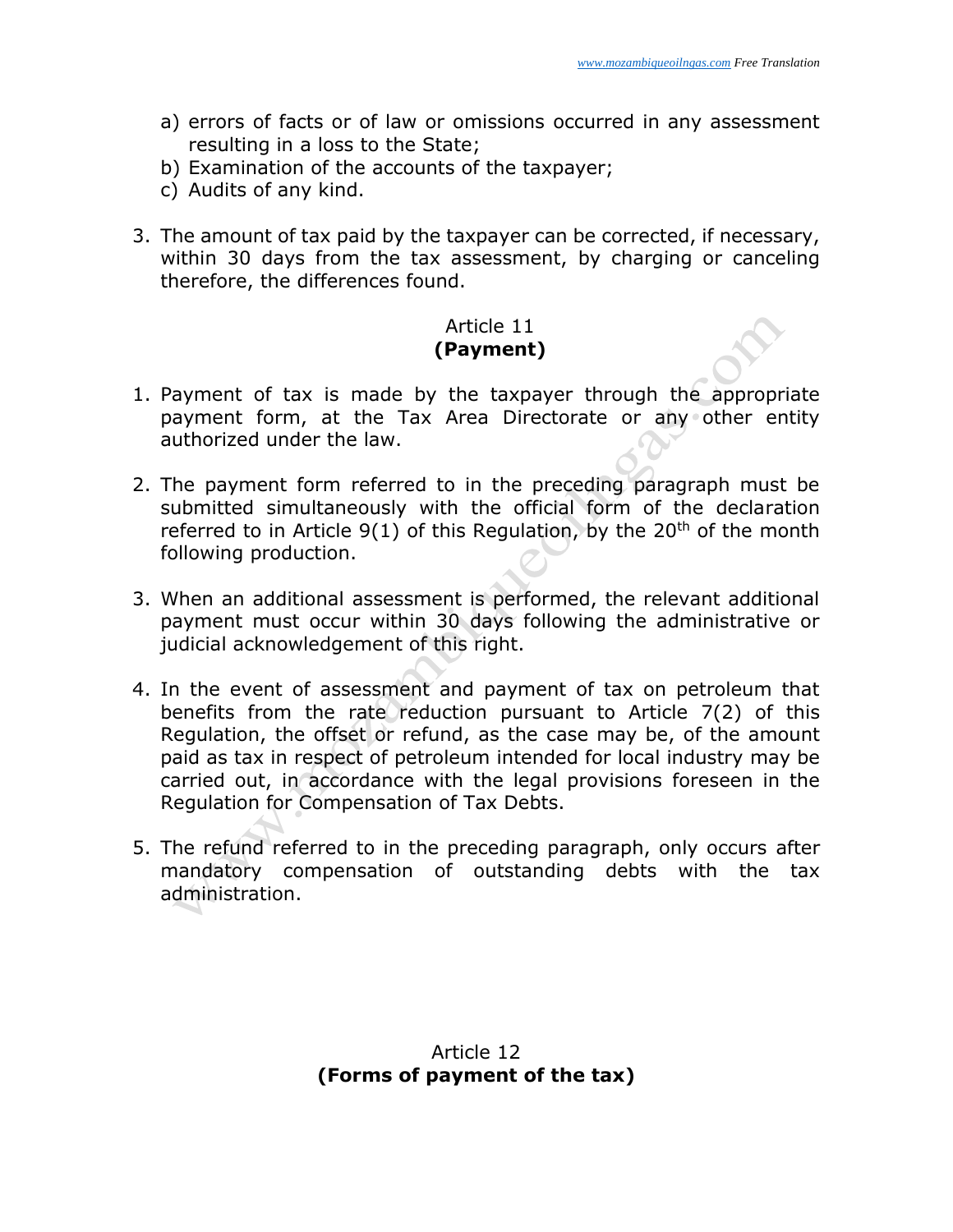- 1. PPT is usually paid in cash.
- 2. PPT may be paid in kind at the discretion of the State, in whole or in part, upon notification by the tax administration, in consultation with relevant departments of the Ministry responsible for the petroleum industry.
- 3. The payment in kind referred to in the preceding paragraph shall be made through delivery of a certain amount of petroleum.
- 4. The tax shall be presumed to be collectable in cash unless the Government, by twelve months' prior notice, counted from the first day of the month corresponding to the tax [due], notifies the taxpayer to pay part or all of the tax in kind.

#### Article 13 **(Procedures for payment of the tax in kind)**

- 1. The payment of PPT in kind shall be made by the concessionaire, in the quantities mentioned in the notification referred to in the preceding Article, at the designated delivery point.
- 2. The value of the PPT, when paid in kind, may not be lower than that which would have been obtained had the same tax been paid in cash, based on the prevailing price on the date of payment.
- 3. Without prejudice to the provisions in the preceding paragraphs and the definition of the delivery point in Annex I of Law no. 27/2014 of 23 September, the Government may designate another delivery point for the quantities of petroleum referred to in paragraph 1.

## **Section II Specific Rules on Income Tax**

#### Article 14 **(Assessment of the tax basis)**

- 1. The taxpayers shall report the income assessed at the end of each year, for each concession contract area, in accordance with the provisions of Article 16 of Law no. 27/2014 of 23 September.
- 2. The taxable income of entities holding petroleum rights attributed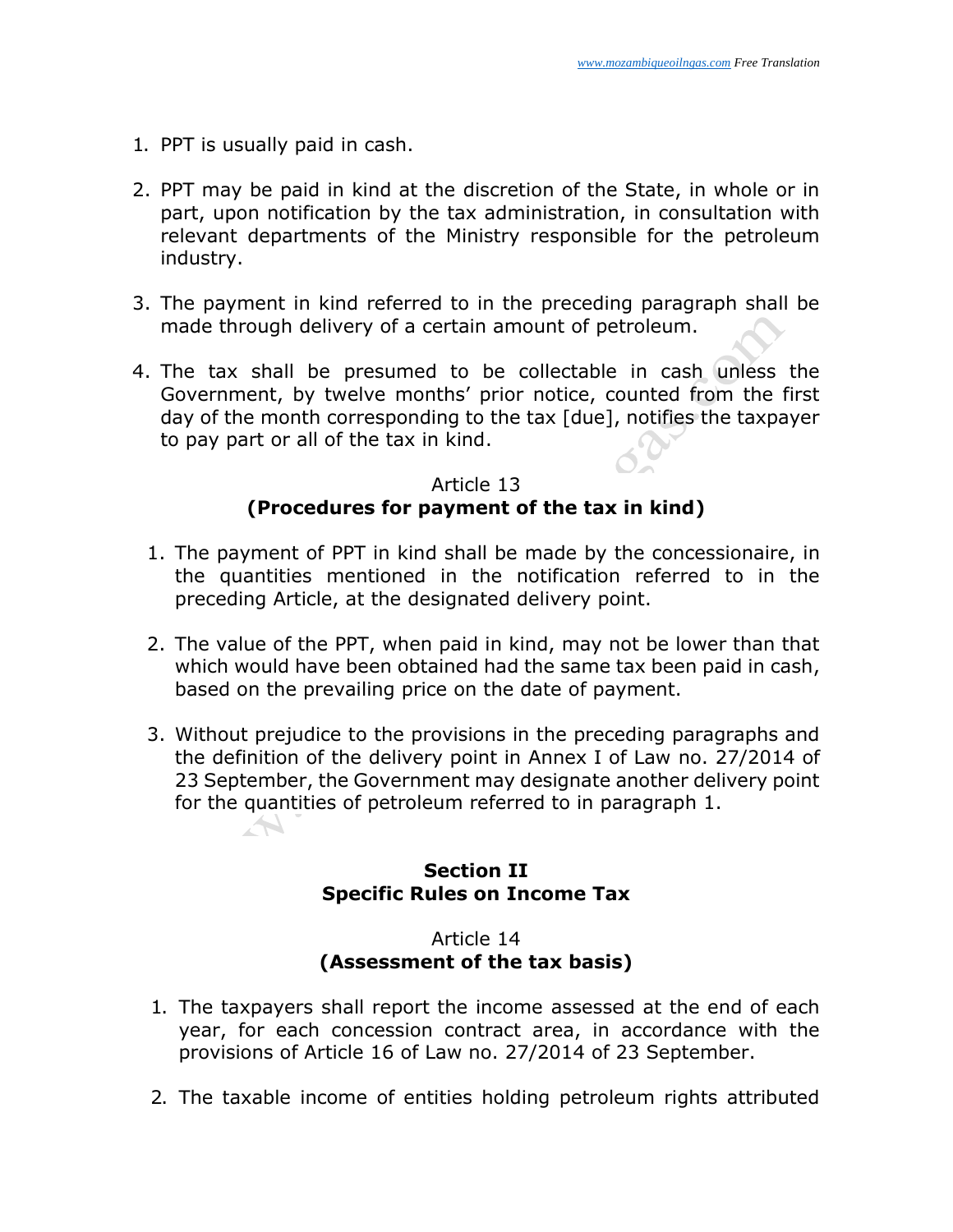under the petroleum law is determined individually, with the tax obligations of each concession contract determined entirely independent of the others.

- 3. The costs and related income from concession contracts for reconnaissance, exploration and production of petroleum may only be deducted or allocated to that same concession contracts for reconnaissance, exploration and production of petroleum, individually, for each fiscal year.
- 4. For the purposes of the provisions of the preceding paragraphs, to every concession contract must correspond:
	- a) A specific NUIT, and the losses from one concession contract area may not offset gains in another area or concession; and
	- b) Independently organized accounts, for each joint holder, showing clearly and unequivocally individual costs and income.

# Article 15

# **(General expenses incurred in Mozambican territory)**

1. Charges incurred by a company that carries out petroleum operations in Mozambique that cannot be attributed directly to an exploration and production concession of that company because they are general charges thereof, shall be allocated to the different exploration and production concessions of that company, proportionately.

2. The general charges referred to paragraph 1 of this article, include:

a) Depreciation of assets used for the benefit of different exploration and production concessions;

b) General administrative costs.

3. The allocation of the general charges referred to in the preceding paragraphs shall be made taking into account the value of the assets of each exploration and production concession of the company.

# Article 16 **(Determination of costs with downstream activities)**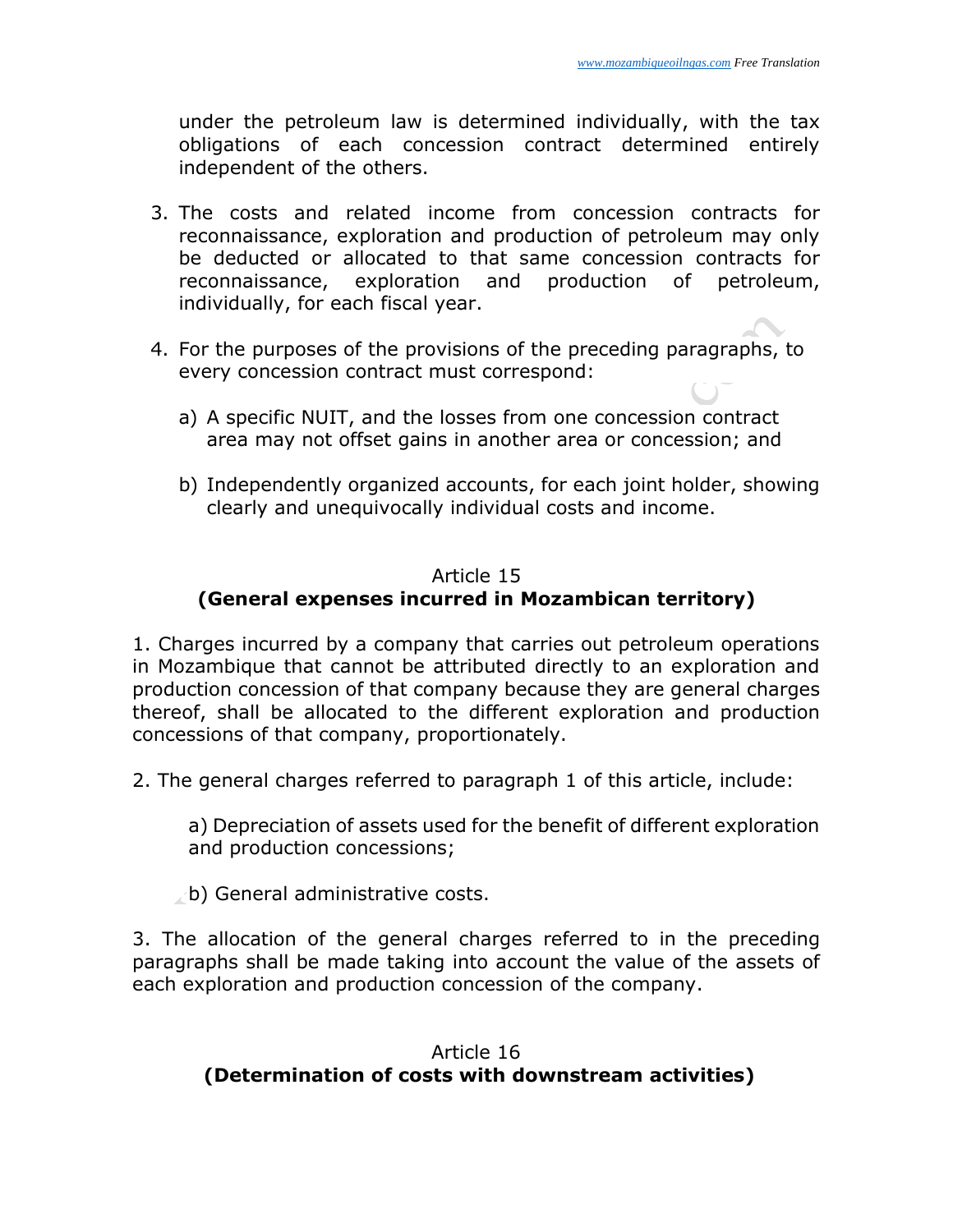1. For the purposes of the provisions of paragraph f) of Article 19(1) and Article 21, both of Law no. 27/2014 of 23 September, a cost is deductible when incurred by the concessionaire in activities downstream of the delivery point or from services provided in the scope of activities downstream activities from that delivery point.

2. The deductible cost referred to in the preceding paragraph, take the form of a fee, which must be agreed between the supervising body of the petroleum sector and tax administration, observing the principle of independent entities.

3. The costs of activities downstream of the delivery point shall be accounted for separately from the costs of petroleum operations, for the necessary delimitation and autonomy.

# Article 17 **(Depreciation)**

The concessionaire must depreciate all depreciable items of tangible and intangible assets, in accordance with the Depreciation Regime.

# Article 18 **(Assessment and payment)**

1. The amount of income tax relating to petroleum operations carried out during the fiscal year is assessed by applying the IRPC rate, to the taxable income calculated in accordance with Articles 16 to 27 of Law no. 27/2014, of 23 September, and provisions of the IRPS or IRPC Codes, as appropriate.

2. If the taxpayer is the holder of other taxable income, in addition to income derived from petroleum operations, such income shall be taxed in accordance with IRPS and IRPC Codes.

Article 19

# **(Reporting obligations of the company holding petroleum rights)**

1. Each concessionaire holder of petroleum rights resident in Mozambique, shall maintain a register of shareholders that meet the conditions of co-ownership of petroleum rights, and notify the tax authority should any ownership right change inside or outside the Mozambican territory.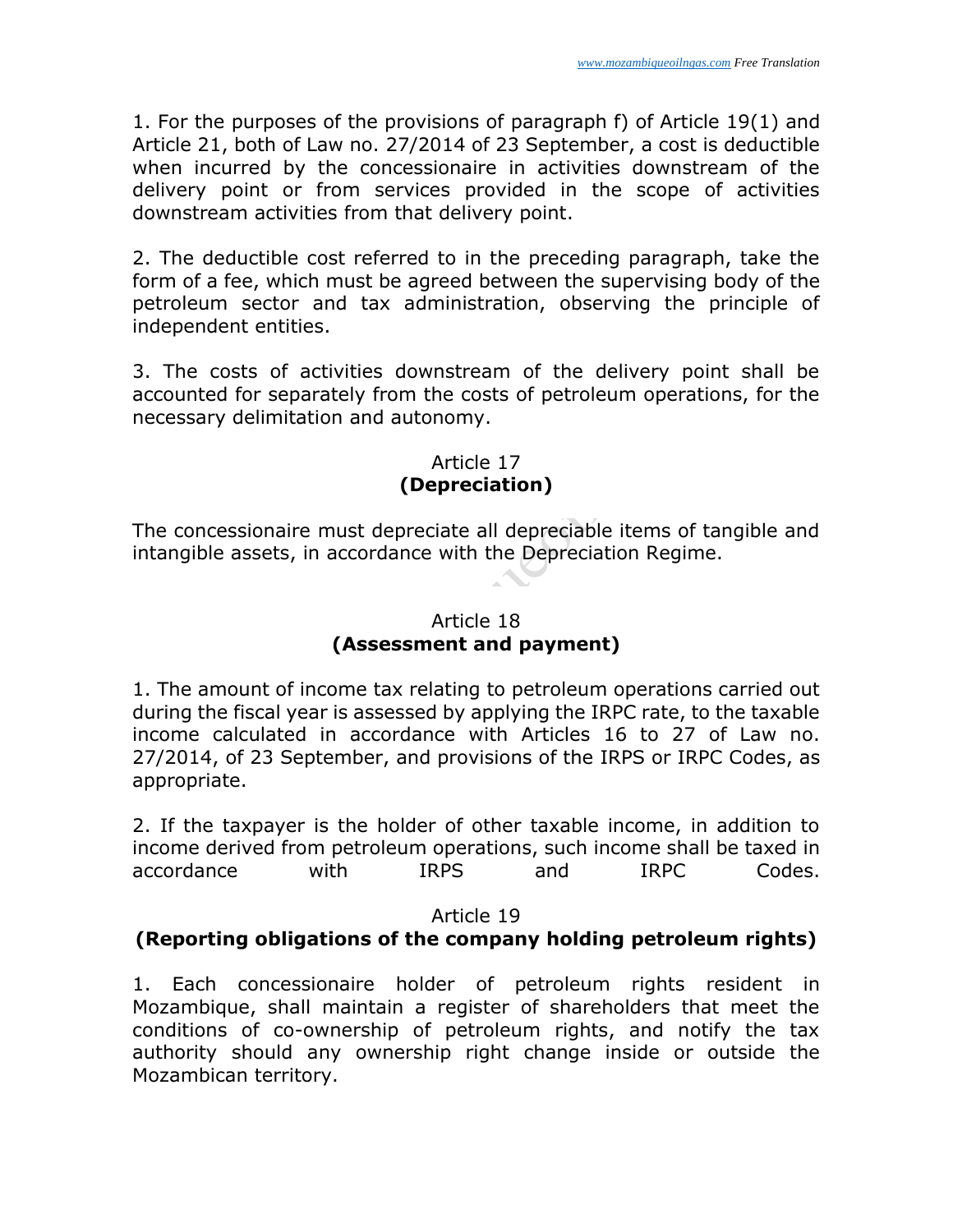2. Each concessionaire must also prepare and provide to the tax authority, in the form established in the Annex of this Regulation, information on the gains earned by residents and non-residents in Mozambique, for the purposes of taxation of the capital gains. Failure to pay the tax due by the non-resident, beneficiary of the capital gains, renders the assumption by the concessionaire, whose petroleum rights have been transmitted and by the purchaser of these rights, of a joint and several liability for the payment of the tax due, plus compensatory interest, according to law.

3. Failure to comply with the requirements referred to in paragraphs 1 and 2 of this article by the concessionaire, is a punishable tax offense under the applicable law.

# **Section III Production Sharing Mechanisms**

# Article 20 **(Production sharing)**

1. The petroleum production sharing is carried out in accordance with the provisions regarding cost recovery and the right to profit, in accordance with Articles 31 and 32 of Law no. 27/2014 of 23 September, and are applicable to petroleum so that the State and the concessionaire are entitled, in undivided participating shares, to the petroleum available for sale by the concessionaire in a given period, except if the Government decides otherwise on the proportion of the State, through a notification addressed to the concessionaire with a twelve months prior notice.

2. For the purposes of calculating the R-Factor value, the basic criterion of production sharing under Article 32 of the Law 27/2014 of 23 September, the disposable petroleum and cost petroleum shall be calculated in relation to the whole concession contract area.

3. The quantity of Cost Petroleum to which the concessionaire is entitled to in a given year, is established based on the value of the Petroleum Produced during that year.

4. The calculations of Cost Petroleum and Profit-Petroleum of the concessionaire shall be made for each calendar year, on a cumulative basis.

5. When the quantities and actual costs are not known, provisional estimates shall be used based on the work program and operating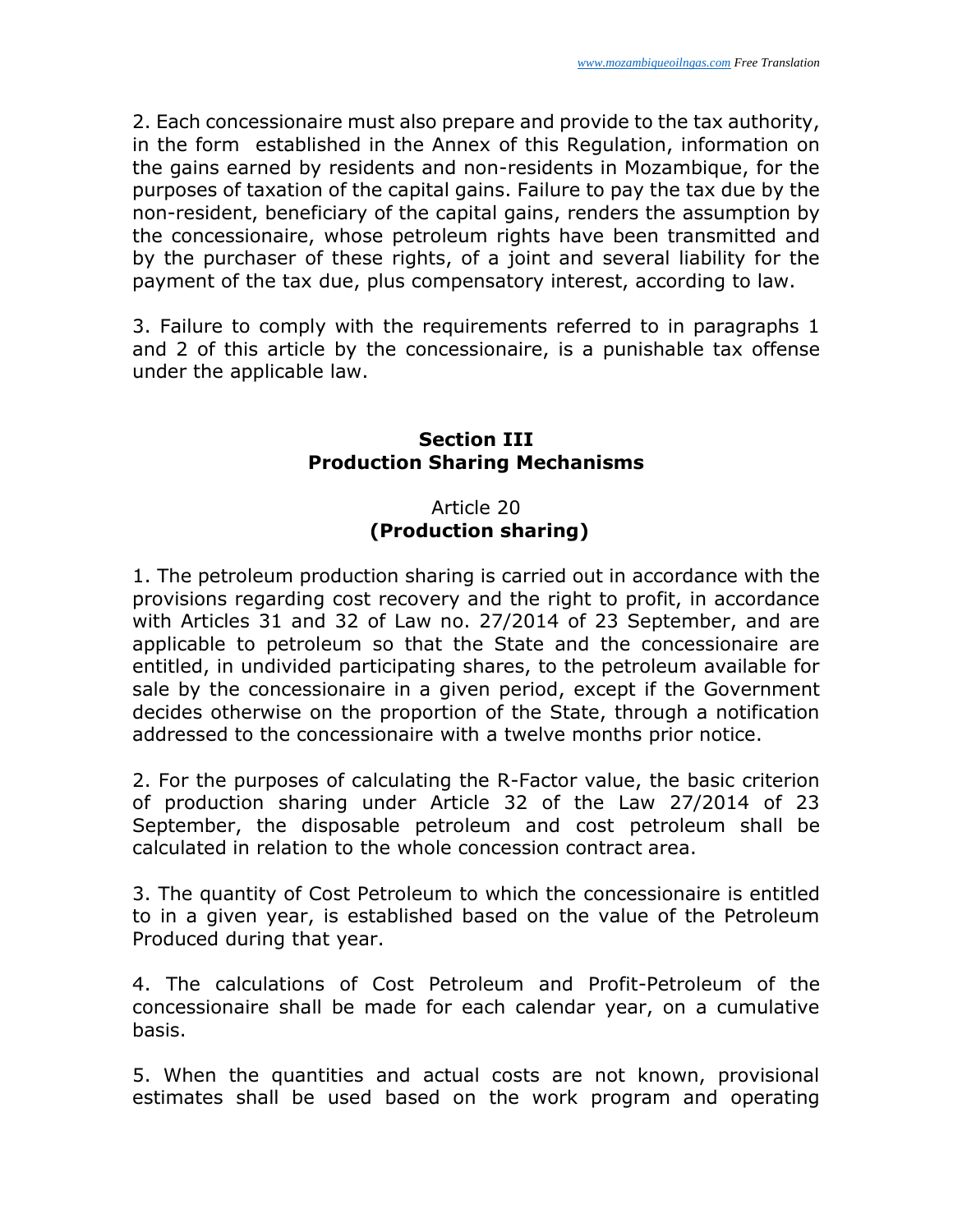budgets and approved investment.

6. Pending the assessment of the value of petroleum attributable to a particular year, the calculations must be based on the Petroleum value of the previous year and, in the absence of this value, the amount agreed jointly between the ministries that oversee the areas of Finance and petroleum and the concessionaire, without prejudice to adjustments to be made, the following year, based on actual values of the quantities of petroleum, prices and costs relating to that year.

## **CHAPTER III TAX BENEFITS APPLICABLE TO PETROLEUM OPERATIONS**

#### Article 21 **(Recognition of the benefits on import)**

- 1. For the enjoyment of tax benefits on imports, provided for in article 35 of the Law no. 27/2014, of 23 of September, the holder shall file with the competent authority, the application for exemption, in a proper template form which shall contain:
	- a) The identification;
	- b) The address;
	- c) The NUIT of the Importer;
	- d) The legal provision that supports the exemption;
	- e) The custom tariff class description quantity and value of goods to be imported, as well as the calculations of the applicable customs duties.
- 2. The application to be filed with the Customs Services, must be accompanied by comprehensive list of goods to be imported submitted in a proper template form for the purposes of assessment of the eligible goods for exemption, the respective invoices, bills of lading and other relevant documents accompanying it.
- 3. The communication of authorization issued by the Customs Services enables the applicant to import goods listed therein duty-free.

#### **Article 22 (Preventive, Suspensive and Extinctive Penalties of Tax Benefits)**

1. Without prejudice to other penalties provided for in tax and customs legislation in force, the violation of the provisions of this diploma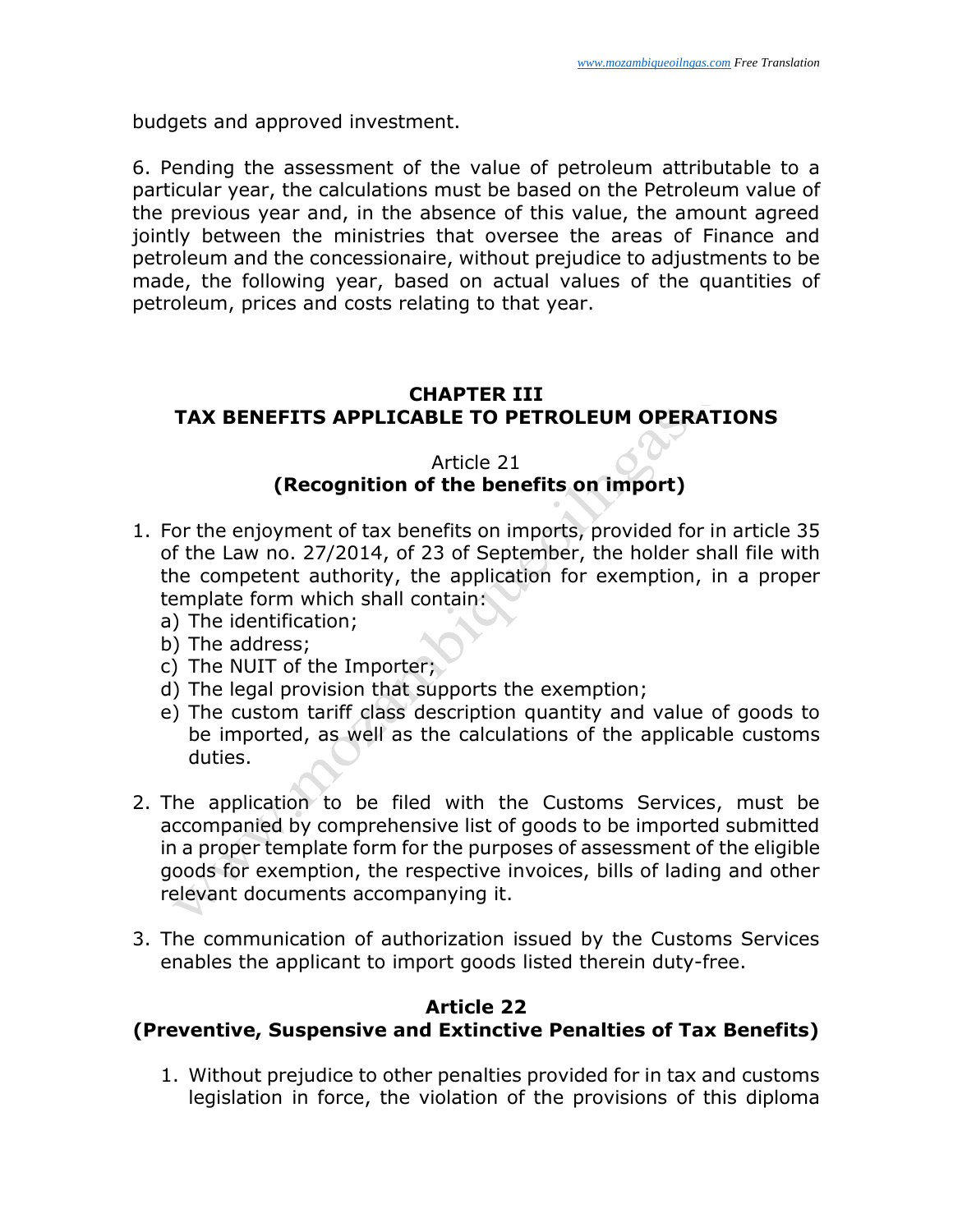are subject to the application of preventive, suspensive and extinctive penalties of tax benefits, according to the seriousness of the infringement.

- 2. It shall be considered an infractions subject to preventive penalties, the non-compliance with one or more assumptions set out in Article 36 of Law no. 27/2014 of 23 September.
- 3. It shall be considered an infractions subject to suspensive penalties:
	- a) Failure to pay taxes due to government coffers, as long it occurs only once;
	- b) Failure to deliver the statement of the tax benefits enjoyed in each fiscal year;
	- c) Commission of tax related infractions and other offenses, provided that, given the applicable law, are not considered severe; and,
	- d) Failure to comply with conditions imposed in the order of concession of tax benefits.
- 4. The repeated commission of the infringements referred to in the preceding paragraph is subject to extinctive penalties of tax benefits, without prejudice to the provisions of the General Tax Law.

### Article 23 **(Extinction and suspension of Tax Benefits)**

- 1. The tax benefits expire after the period set out in Article 37 (1) of Law no. 27/2014, of 23 September, or when there has been an extinctive penalty imposed, and when conditioned by the verification of the assumptions of the respective precedent conditions, failure to comply with the obligations imposed, attributable to the beneficiary.
- 2. The extinction or suspension of tax benefits implies the automatic application of the general tax regime provided by Law.
- 3. In case of application of a suspension penalty, the same shall be maintained until the complete restoration of the situation that it has given rise, including payment, within 60 days as from the date of notification by the competent services of the revenues not collected.
- 4. Holders of tax benefits are required to report within 30 days, the ceasing of the situation of fact or of law based on which the tax benefit were given, unless such termination is of the official knowledge, such